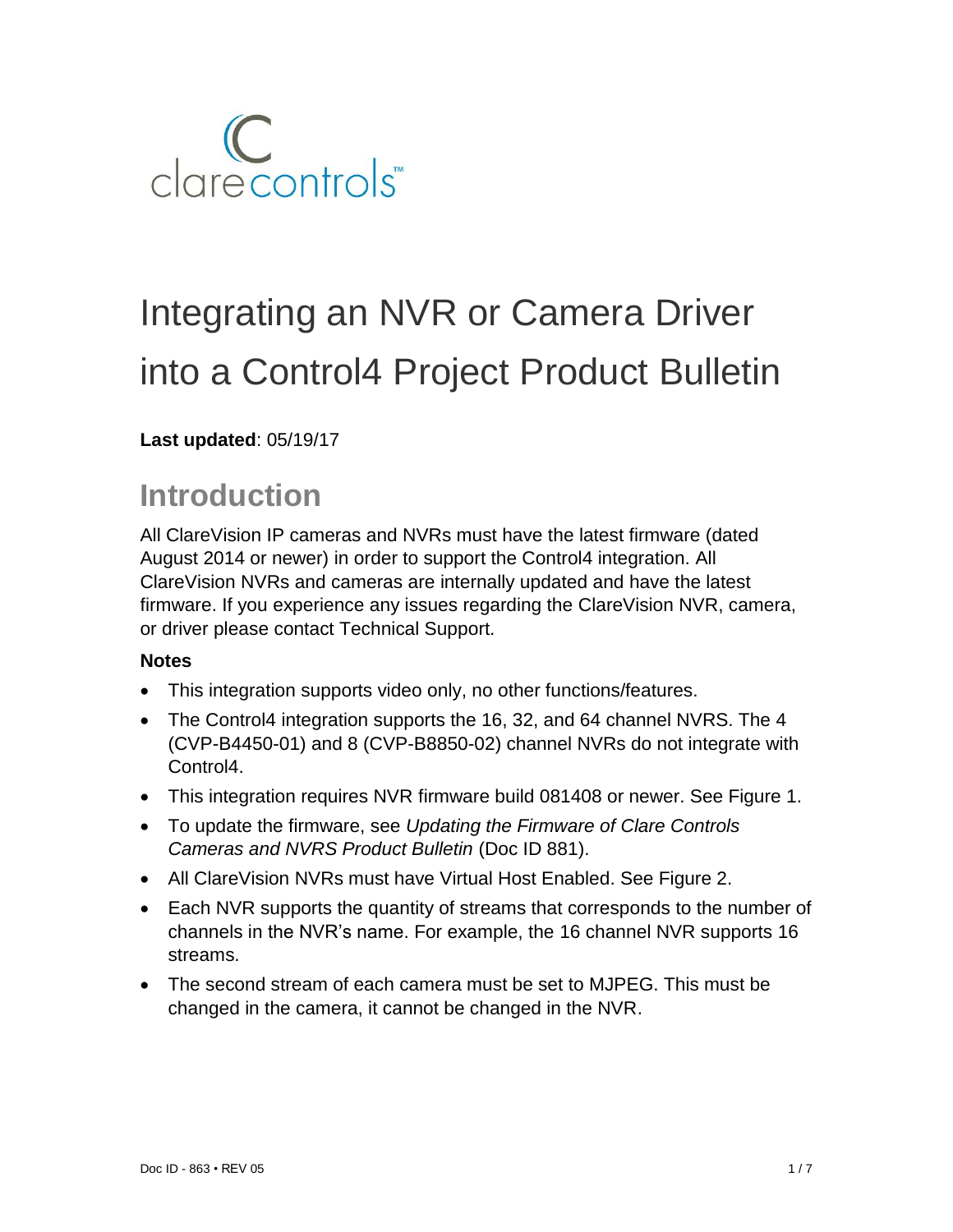| <b>Basic Information</b> |                                         |
|--------------------------|-----------------------------------------|
| Device Name              | <b>Embedded Net DVR</b>                 |
| Device No.               | 255                                     |
| Model                    | CV-M16810-04                            |
| Serial No.               | CV-M16810-041620131208BBRR444755414WCVU |
| <b>Firmware Version</b>  | $V3.0.1$ build<br>081408                |
| <b>Encoding Version</b>  | V1.0 build 130822                       |
| Number of Channels       | 16                                      |
| Number of HDDs           | $\overline{2}$                          |
| Number of Alarm Input    | 26                                      |
| Number of Alarm Output   | 14                                      |
| Save                     |                                         |

**Figure 2 NVR Enable Virtual Host**

| clarecontrols                                                                                                                                                                                                                                                                                      |                                                                                                                                            | CV-M16810-04         |
|----------------------------------------------------------------------------------------------------------------------------------------------------------------------------------------------------------------------------------------------------------------------------------------------------|--------------------------------------------------------------------------------------------------------------------------------------------|----------------------|
| <b>Live View</b>                                                                                                                                                                                                                                                                                   | <b>Playback</b><br>Log                                                                                                                     | <b>Configuration</b> |
| Configuration<br>▶ Local Configuration<br><b>E</b> . ▶ Remote Configuration<br><b>E</b> . ▶ Device Parameters<br>→ Device Information<br>i ▶ Time Settings<br>Advanced<br><sup>i</sup> ▶ Menu Output<br>▶ Camera Settings<br>œ<br><b>D</b> <sup></sup> ▶ Network Settings<br>$\blacksquare$ TCP/IP | <b>Advanced</b><br>Alarm Host IP<br>Alarm Host Port<br>Multicast Address<br><b>√</b> Enable Virtual Host<br><b>▽ Enable Telnet</b><br>Save | 0                    |

# **Integrating the ClareVision NVR or camera with Control4**

After confirming that you have the latest firmware, integrate the ClareVision NVR or camera with your Control4 project.

**Note**: The second stream of each camera must be set to MJPEG. This must be changed in the camera, it cannot be changed in the NVR.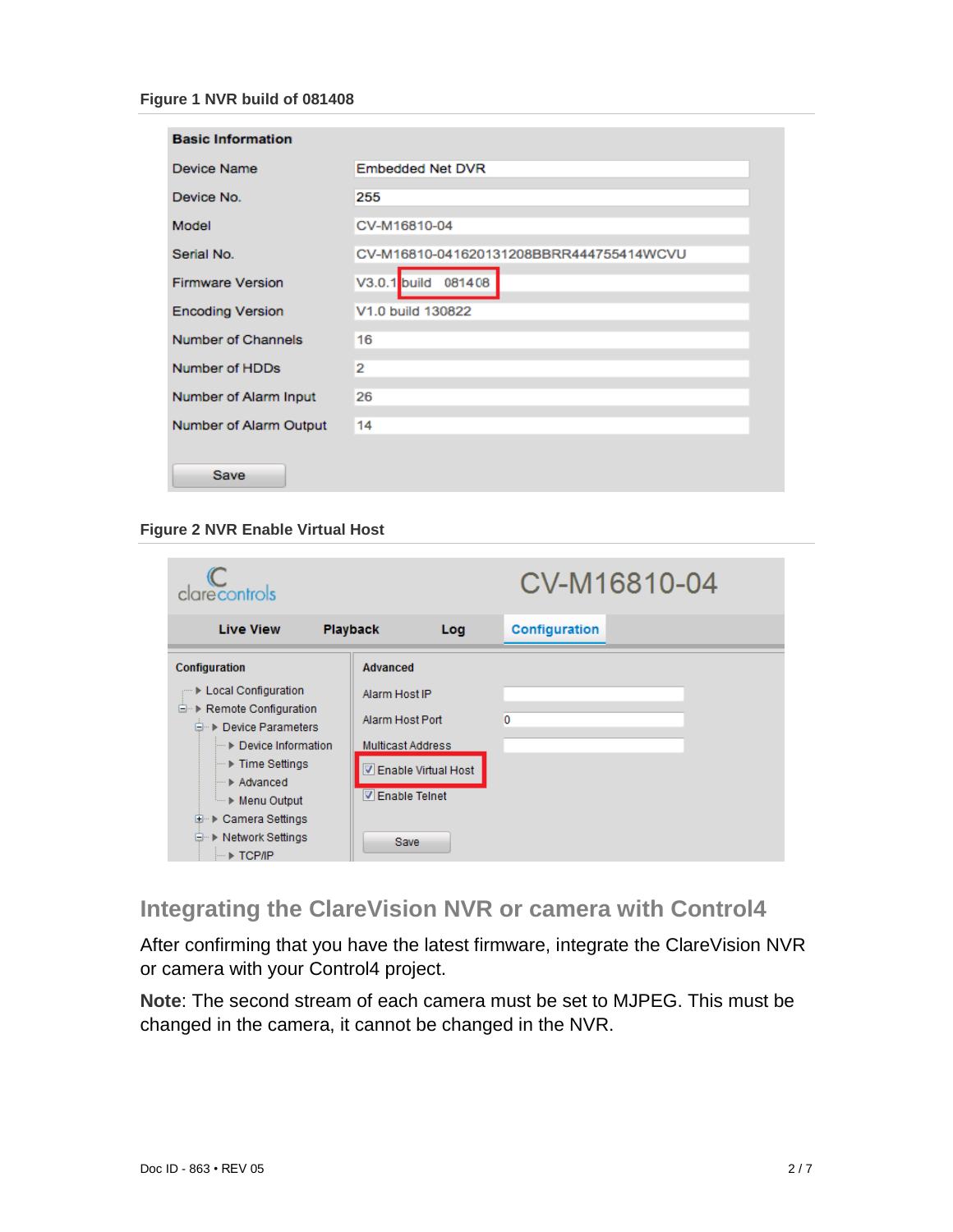### **To integrate a ClareVision camera or NVR with Control4:**

1. Access the Control4 Composer software.

| Composer       |                       | $Control$ $G$      |
|----------------|-----------------------|--------------------|
|                | Connect To:           |                    |
|                | Cornwall <sup>7</sup> | <b>Control (C)</b> |
|                |                       |                    |
| Virtual System | Local System          | Remote System      |
|                | <b>Exit Composer</b>  |                    |
|                |                       |                    |

2. Click the **Local System** button.

The Control4 Composer home window displays.

| <b>System Design</b>                                                                                                                                                                                                                                                                                                                  | <b>Properties</b><br><b>Properties</b>                                                                                                                                                                                                                                   |      |                                 |
|---------------------------------------------------------------------------------------------------------------------------------------------------------------------------------------------------------------------------------------------------------------------------------------------------------------------------------------|--------------------------------------------------------------------------------------------------------------------------------------------------------------------------------------------------------------------------------------------------------------------------|------|---------------------------------|
| System                                                                                                                                                                                                                                                                                                                                | Properties                                                                                                                                                                                                                                                               |      |                                 |
| Ÿ<br>$\epsilon$<br>$\cdot$ $\sim$ $\cdot$<br>Universal GC Device<br>Security System<br>Door Contact Sensor<br><b>E</b> Gate<br>Window Contact Sensor<br>$L$ Light $(v2)$<br>$U$ Light (v2) 2<br><b>God</b> MyQ<br>$\Box$ Light (v2) 3<br>Lilin IP Camera PTZ 1.0.0<br>Television<br>Hopper<br>NVR CH 1<br>$\neg$ NVR CH 2<br>- Camera | Camera Properties Camera Test<br>Address<br>Hostname / IP Address: 10.100.1.230<br>HTTPPort 65001<br>RTSP(H.264) Port 554<br>Snapshot Refresh Rate: 60<br><b>Publicly Accessible:</b><br>Authentication<br>Required:<br>Username: clareadmin<br>Password:<br>Type: Basic | Sec. | Set<br>Set<br>Set<br>Set<br>Set |
| <b>Li</b> Theater<br><b>Receiver</b><br>AM/FM Tuner<br>Adapter Port<br>IPOD-USB<br>MHL<br>INTERNET RADIO (Pioneer)                                                                                                                                                                                                                    | <b>Load Defaults</b><br><b>Advanced Properties</b><br>Properties Documentation Lua                                                                                                                                                                                       |      | Help                            |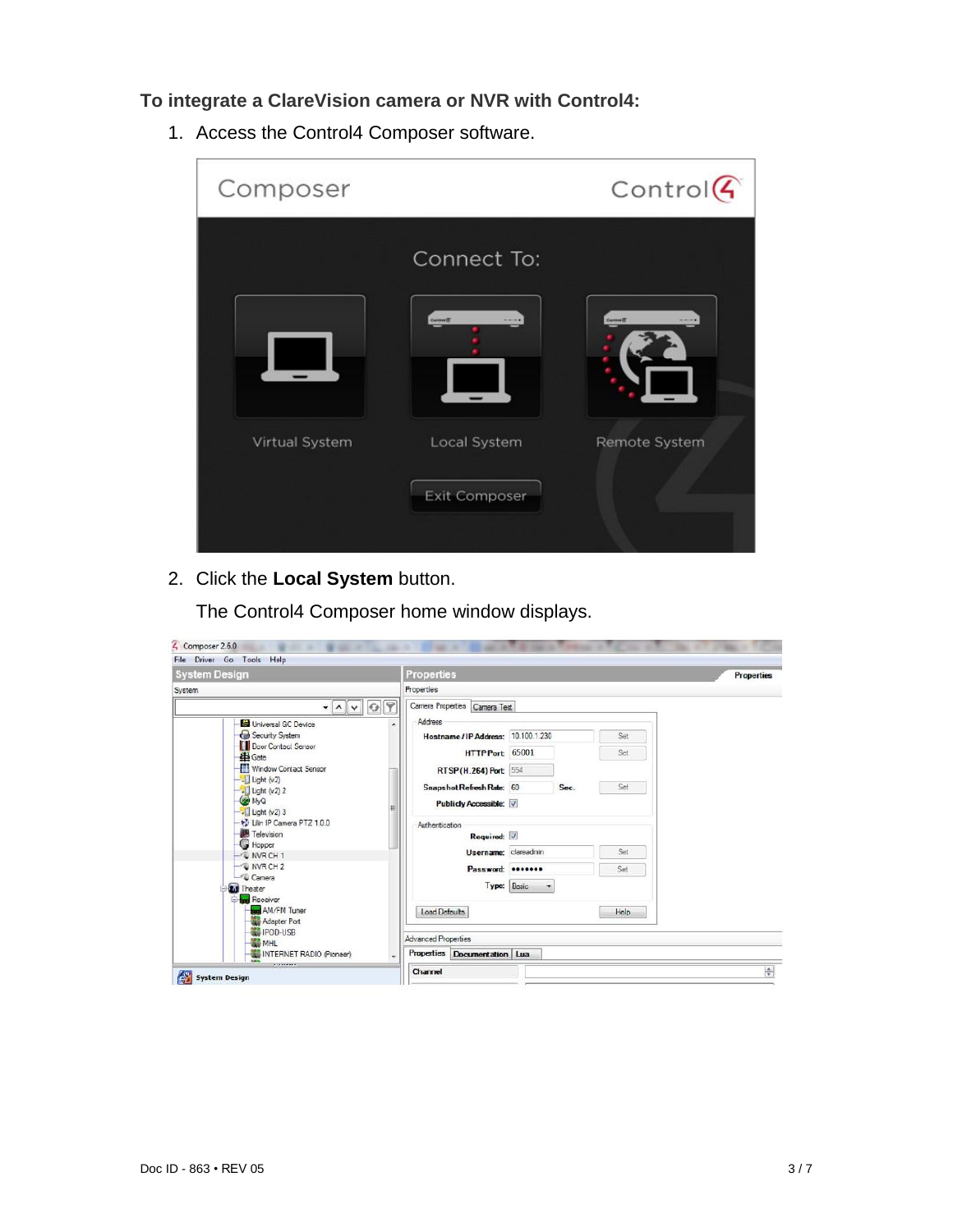3. From the top menu bar, select the **Driver** drop-down. Click **Add or Update Driver**.



4. The **Select c4i file to add...** dialog displays.

| 4 Select c4i file to add                                          |                                          | $\mathbf{x}$                                               |
|-------------------------------------------------------------------|------------------------------------------|------------------------------------------------------------|
| ×.                                                                | Clare_controls_camera_NVR                | Search Clare controls camera  p<br>$\ddotmark$<br>٠        |
| Organize $\blacktriangleright$                                    | New folder                               | 睚<br>$\boldsymbol{\Omega}$                                 |
| <b>X</b> Favorites                                                | ≖<br>Name                                | Date modified<br>Type                                      |
| Desktop                                                           | clare_controls_camera_nvr.c4i            | 10/29/2014 8:49 AM<br>C4I File                             |
| <b>Google Drive</b><br><b>Recent Places</b><br>嗣<br>Downloads     | Ξ                                        |                                                            |
| Libraries<br>Documents<br>×<br>Music<br>Pictures<br><b>Videos</b> |                                          |                                                            |
| <b>R</b> Homegroup                                                | Ш<br>۰<br>٠                              | ۱                                                          |
|                                                                   | File name: clare_controls_camera_nvr.c4i | Driver files(*.c4i;*.c4z)<br>۰<br>▼<br>Cancel<br>Open<br>▼ |

5. Browse to the location on your computer where the driver was saved. For example, your desktop or documents folder. Then, click **Open**.

You are returned to the Composer home window.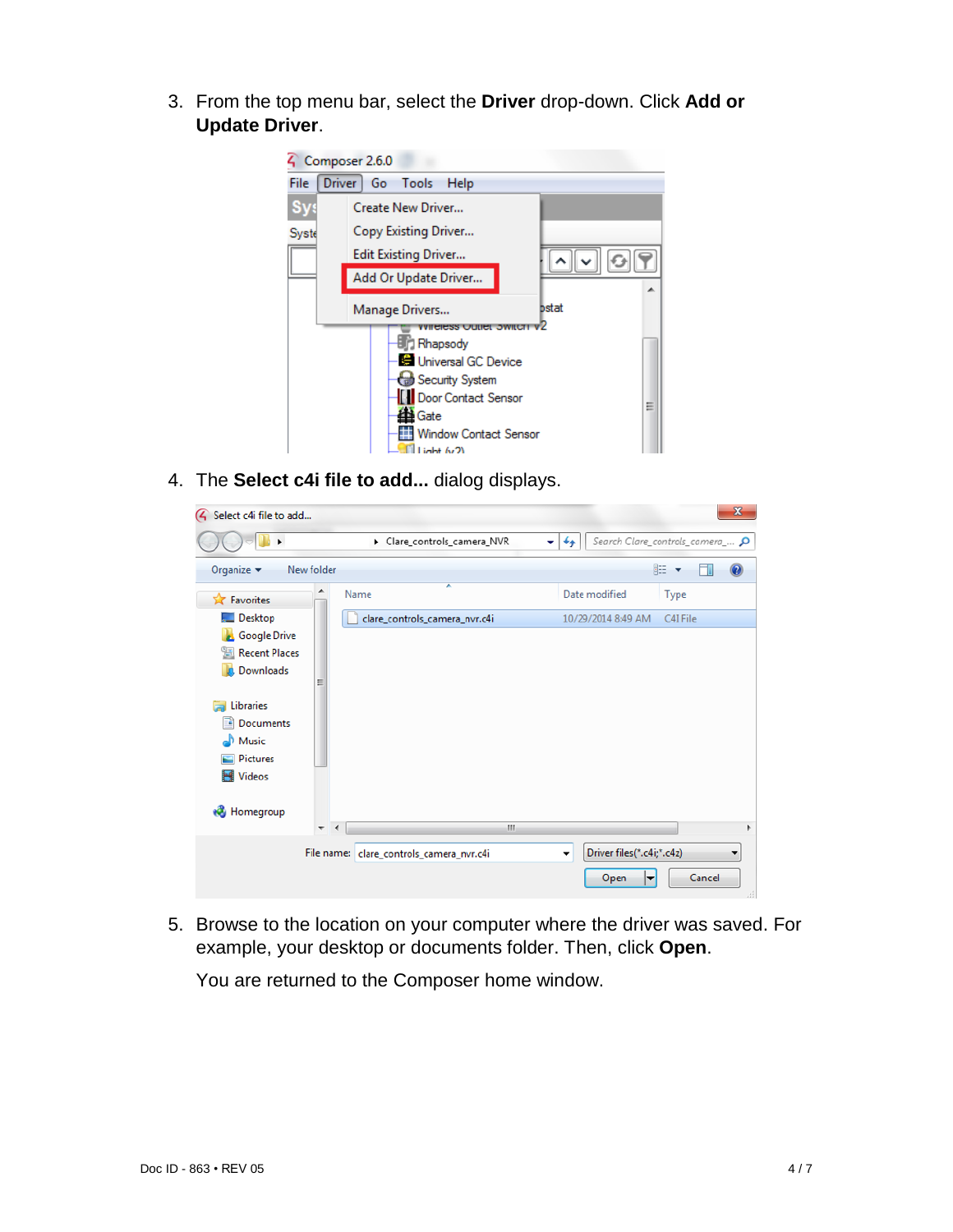6. On the far right of the home window, click the **Search** tab in the Items pane.

| <b>System Design</b>                                             | Properties                                                  | List View<br><b>Properties</b> | <b>items</b><br>Info                                                    |
|------------------------------------------------------------------|-------------------------------------------------------------|--------------------------------|-------------------------------------------------------------------------|
| System.                                                          | <b>Properties</b>                                           |                                | Locations Discovered My Drivers<br>Search                               |
| $- 0  \times  0 $<br>Universal GC Device                         | Canera Properties Canera Test<br>Address                    |                                | dare                                                                    |
| Security System                                                  | Hostname / IP Address: 10.100.1.230                         | Set                            | V Local Conline El Certified Only                                       |
| Door Contact Sensor<br>di Gate                                   | HTTPPort 65001                                              | Set                            | - All Manufacturers<br>Al Device Types                                  |
| Window Contact Sensor                                            | RTSP(H.264) Port: 554                                       |                                | Sortby: Relevance -<br>Results                                          |
| -Elight (v2)<br>$U$ Light (v2) 2<br><b>OB</b> MyQ<br>Lipt (v2) 3 | Snapshot Refresh Rate: 60<br>Sec.<br>Publicly Accessible:   | Set                            | Clare Controls NVR/Camera<br>CH Models 16-64<br>Clare Controls<br>Local |
| Uln IP Camera PTZ 1.0.0<br>Television<br>Hopper                  | Asthentication<br>Required:                                 |                                | Camera<br>Card Access Wireless Anywhere<br>WCS10-AB<br>Card Access      |
| WRCH 1                                                           | Username: clareadmin                                        | Set                            | Local<br>cthers                                                         |
| WWRCH <sub>2</sub><br>Camera<br><b>Samuel</b>                    | Password *******<br>Type: Rasic<br>$\overline{\phantom{a}}$ | Set                            | InHome Heavy Duty Power Cont                                            |

7. Select the **Local** checkbox, and then type **clare** in the search bar.

The search results will auto-populate as shown in the following figure.

8. Double-click the **ClareVision NVR/Camera** selection to add an NVR or camera.

**Note**: You must add each camera that connects to the NVR individually. For example, if there are four cameras connected to the ClareVision NVR, then you must select **ClareVision NVR/Camera** four times.

#### **To configure the NVR cameras:**

1. In the Control4 Composer home window, the **System Design** and **Properties** panes display.

| <b>System Design</b>                                                                                                                                                                                                                                                                                                                                                                                                       | <b>Properties</b>                                                                                                                                                                                                                                                                                                                                         | <b>Properties</b> |
|----------------------------------------------------------------------------------------------------------------------------------------------------------------------------------------------------------------------------------------------------------------------------------------------------------------------------------------------------------------------------------------------------------------------------|-----------------------------------------------------------------------------------------------------------------------------------------------------------------------------------------------------------------------------------------------------------------------------------------------------------------------------------------------------------|-------------------|
| System                                                                                                                                                                                                                                                                                                                                                                                                                     | Properties                                                                                                                                                                                                                                                                                                                                                |                   |
| $\mathcal{L}_{\mathcal{F}}$<br>$\sim$ $\vee$<br>۰<br><b>Ed Universal GC Device</b><br>Security System<br>Door Contact Sensor<br><b>i</b> Gate<br>Window Contact Sensor<br>$L$ Light $(v2)$<br>$U$ Light (v2) 2<br><b>OWN</b><br>$\Box$ Light (v2) 3<br>Lilin IP Camera PTZ 1.0.0<br>Television<br>Hopper<br>NVRCH <sub>1</sub><br>NVR CH <sub>2</sub><br>- Camera<br><b>Li</b> Theater<br><b>B</b> Receiver<br>AM/FM Tuner | Camera Properties Camera Test<br>Address<br>Hostname / IP Address: 10.100.1.230<br>Set<br>HTTPPort 65001<br>Set<br>RTSP(H.264) Port 554<br>Set<br>Snapshot Refresh Rate: 60<br>Sec.<br>Publicly Accessible:<br>Authentication<br>Required:<br>Username: clareadmin<br>Set<br>Password: 0000000<br>Set<br>Type: Basic<br>٠<br><b>Load Defaults</b><br>Help |                   |
| Adapter Port<br><b>IPOD-USB</b><br>MHL                                                                                                                                                                                                                                                                                                                                                                                     | <b>Advanced Properties</b>                                                                                                                                                                                                                                                                                                                                |                   |
| INTERNET RADIO (Pioneer)                                                                                                                                                                                                                                                                                                                                                                                                   | Properties Documentation Lua                                                                                                                                                                                                                                                                                                                              |                   |

2. In the **System Design** pane, select the first camera.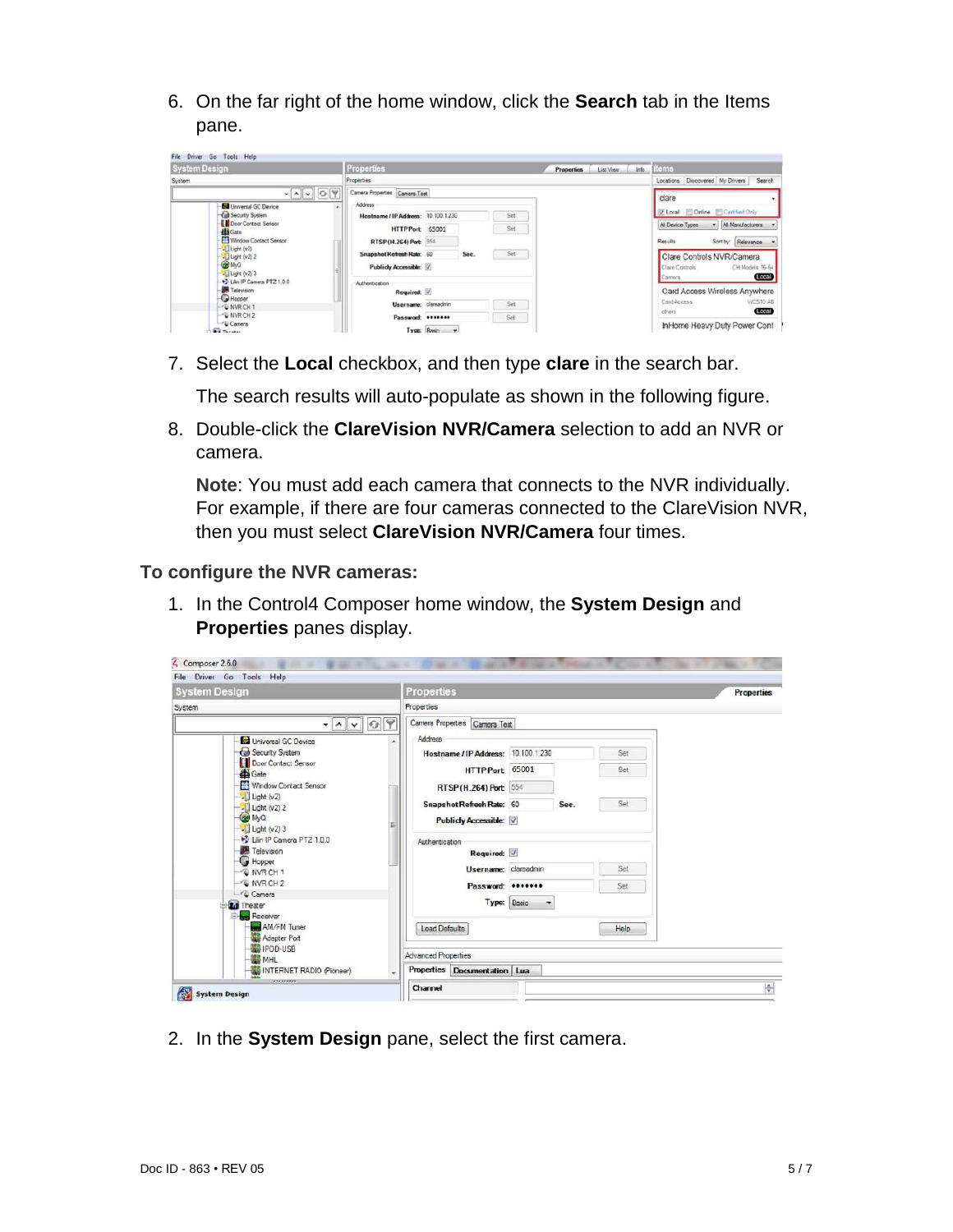3. In the **Properties** pane, click the **Camera Properties** tab that you added earlier, and then configure the **Address** field to match the camera's address.

**Note**: Select the **Publicly Accessible** checkbox to enable remote access.

4. Configure the **Authentication** field.

**Notes**

- Select the **Required** checkbox to enable a Username and Password for the camera.
- The default username is clareadmin; the default password is secure7.
- 5. Scroll down to view the **Advanced Properties** pane, below the **Properties** pane.

| <b>Advanced Properties</b>   |               |   |
|------------------------------|---------------|---|
| Properties Documentation Lua |               |   |
| Channel                      |               | ÷ |
| <b>Stream</b>                | $1 - Main$    |   |
| <b>Debug Level</b>           | $2 - W$ aming |   |
| <b>Debug Mode</b>            | Off           |   |
|                              |               |   |

6. Select the camera channel from the **Channel** drop-down.

**Note**: You must complete steps 1 through 6 for each camera.

7. Scroll to view the System Design pane.